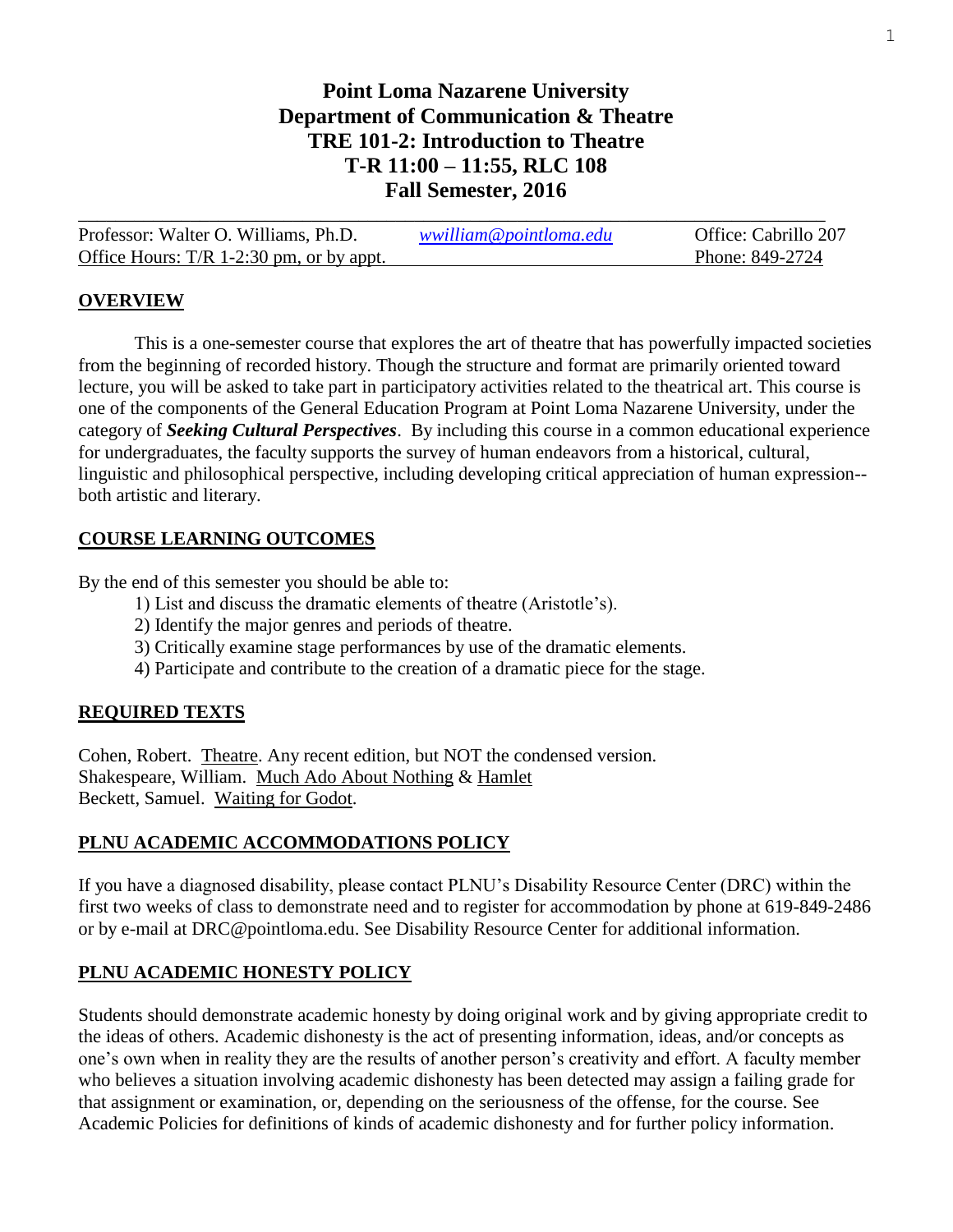### **COURSE PROCEDURES & REQUIREMENTS**

1) Try to be timely. We have very little time in this course and must be very conscientious in our use of it. Though the class structure is primarily oriented toward lecture, I strongly encourage questions, ideas, and discussions. Take an active role in the process and you will get far more from the experience. Most of the material is presented with the aid of spiffy PowerPoint technology, and I move fairly quickly. If you are not adept at note-taking (which is a form of shortening through paraphrasing), I have no problem with small recording devices. **I do not post the lectures (i.e., PowerPoints) online**.

2) Exams: There will be four examinations, each weighted at 12.5% of the course grade. The exams consist primarily of multiple choice and short essay questions. The multiple choice questions will be developed almost exclusively from the material in the text though some extra-textual material may apply. The essay questions will be drawn almost exclusively from class discussions and cannot be found in the book. Missed exams cannot be made up without an email from the provost's office excusing a student for an official university activity.

3) Quizzes: There will be occasional, unannounced quizzes. The purpose of the quizzes is to help you keep up on the readings and to provide you with sample test questions. Each quiz accounts for 1% of your final grade. The quizzes are graded on a modified curve. **There are NO make-up quizzes**.

4) Reviews: Each student will be responsible for a written review of the PLNU (Salomon Theatre) fall semester productions, *Freud's Last Session* (November 9 – 12, and the 19th), The format of the review will be according to the *MLA Style Manual* and will be two typed double-spaced pages (1" margins, font size: #12 Times New Roman). The review will critically and subjectively examine all the pertinent artistic and craft elements of the production (as discussed in class) and will assess their effectiveness within the overall endeavor. The review will account for 10% of your final grade. See attached review for example.

5) Critique: Each student will analyze *Waiting for Godot*, by Samuel Becket, and/or *Much Ado about Nothing* by William Shakespeare, and/or *Hamlet* by William Shakespeare, in a written historical/critical or rhetorical critique. The format of the critique will be according to the *MLA Style Manual* and will consist of three typed double-spaced pages (1" margins, font size: #12 Times New Roman). The critique will develop an argument in which the play is analyzed as to its effect on society, or its underlying meaning, or its philosophical thrust, or its religious implications, or its historical context, etc. The critique will account for 15% of your final grade. The critique will be discussed more fully in class.

6) SceneFest: Each student will participate in the staging and presentation of an original scene. Each scene will consist of an ensemble scene related to/based on *Much Ado about Nothing*, or *Hamlet*, or *Waiting for Godot* (or a combination). To the degree that we are able given the obvious restraints, we will incorporate all the components of the process (i.e. students will be directors, playwrights, actors, designers, etc.). These are group projects and will require some time commitment outside of class, therefore, cooperation with the ensemble will be considered in grading. The group project is weighted at 20% of the course grade, but lack of participation in SceneFest will result in failure of the course. SceneFest will be discussed more fully in class.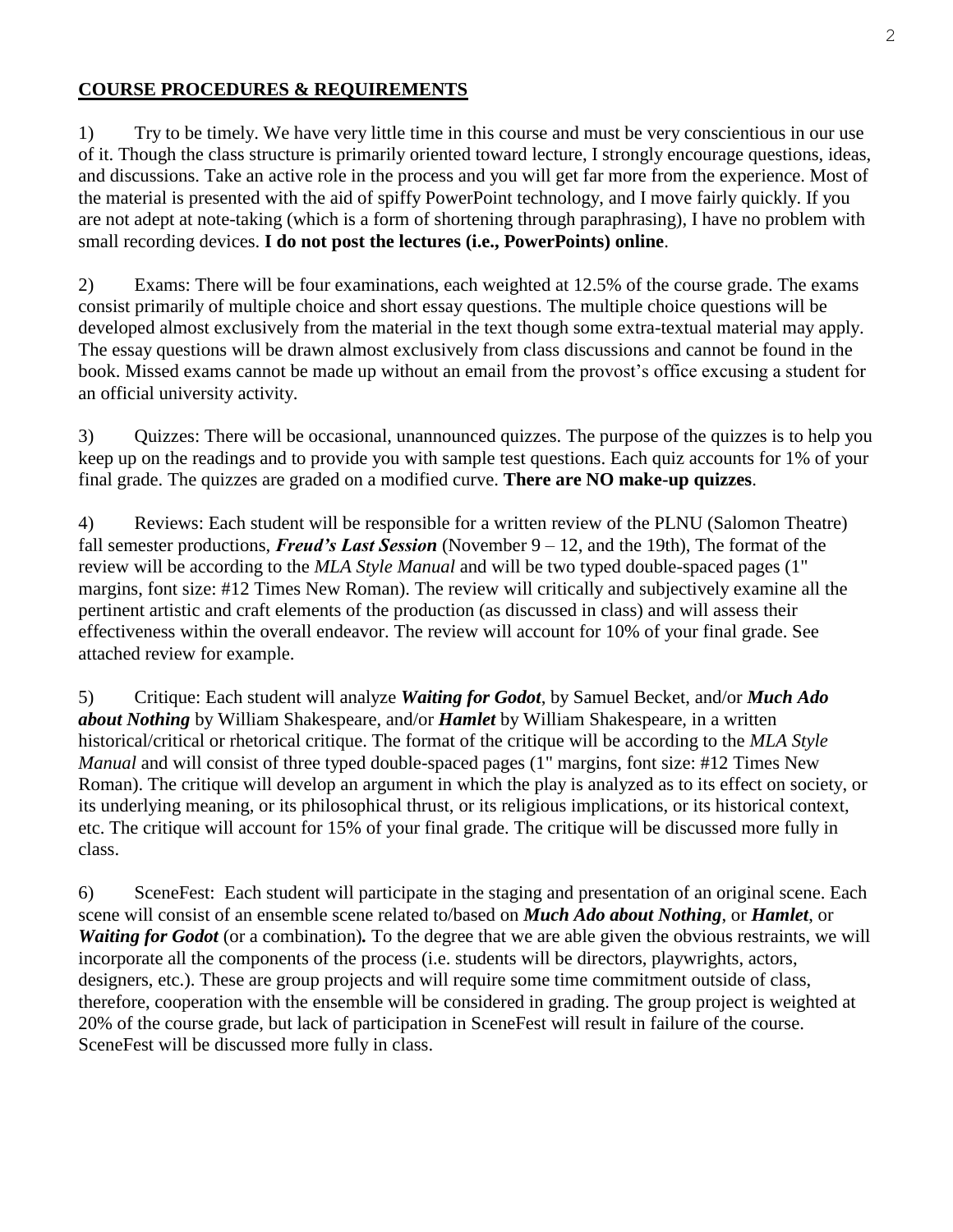#### **100 POINT GRADING SCALE:**

| <b>GRADE</b>  | POINT VALUE |
|---------------|-------------|
| A             | 93-100      |
| $A-$          | 90-92       |
| $B+$          | 87-89       |
| B             | 83-86       |
| $B-$          | 80-82       |
| $C+$          | 77-79       |
| $\mathcal{C}$ | 73-76       |
| $C-$          | 70-72       |
| $D+$          | 67-69       |
| D             | 63-66       |
| D-            | $60 - 62$   |
| F             | $0 - 59$    |

**A**: Indicates excellent work that reflects thinking, creativity, individuality, and a very high level of intellectual attainment.

**B**: Indicates good work that reflects a thorough understanding of theory but is lacking in individual thinking and creativity.

**C**: Indicates work that reflects a satisfactory completion of the assignment as directed, but is lacking in thoroughness, individual thinking, and creativity.

**D**: Indicates work that reflects a lack of understanding of theory and/or fails to fulfill the assigned tasks.

**F**: Indicates work that reflects an inability or unwillingness to do the assigned task.

#### **GRADE BREAKDOWN**

Grading for this course will be determined in the following manner:

| Exams                   | 4 @ 12.5%        |
|-------------------------|------------------|
| <b>Quizzes</b>          | 5 @ 1 %          |
| Live Performance Review | $10 \frac{9}{6}$ |
| <b>Play Critique</b>    | $15 \frac{9}{6}$ |
| <b>SceneFest</b>        | 20 %             |
| <b>TOTAL</b>            | $100\%$          |

#### **Student Responsibility:**

It is the student's responsibility to maintain his/her class schedule. Should the need arise to drop this course (personal emergencies, poor performance, etc.), the student has the responsibility to follow through (provided the drop date meets the stated calendar deadline established by the university), **not the instructor**. Simply ceasing to attend this course or failing to follow through to arrange for a change of registration (drop/add) will result in a grade of F on the official transcript.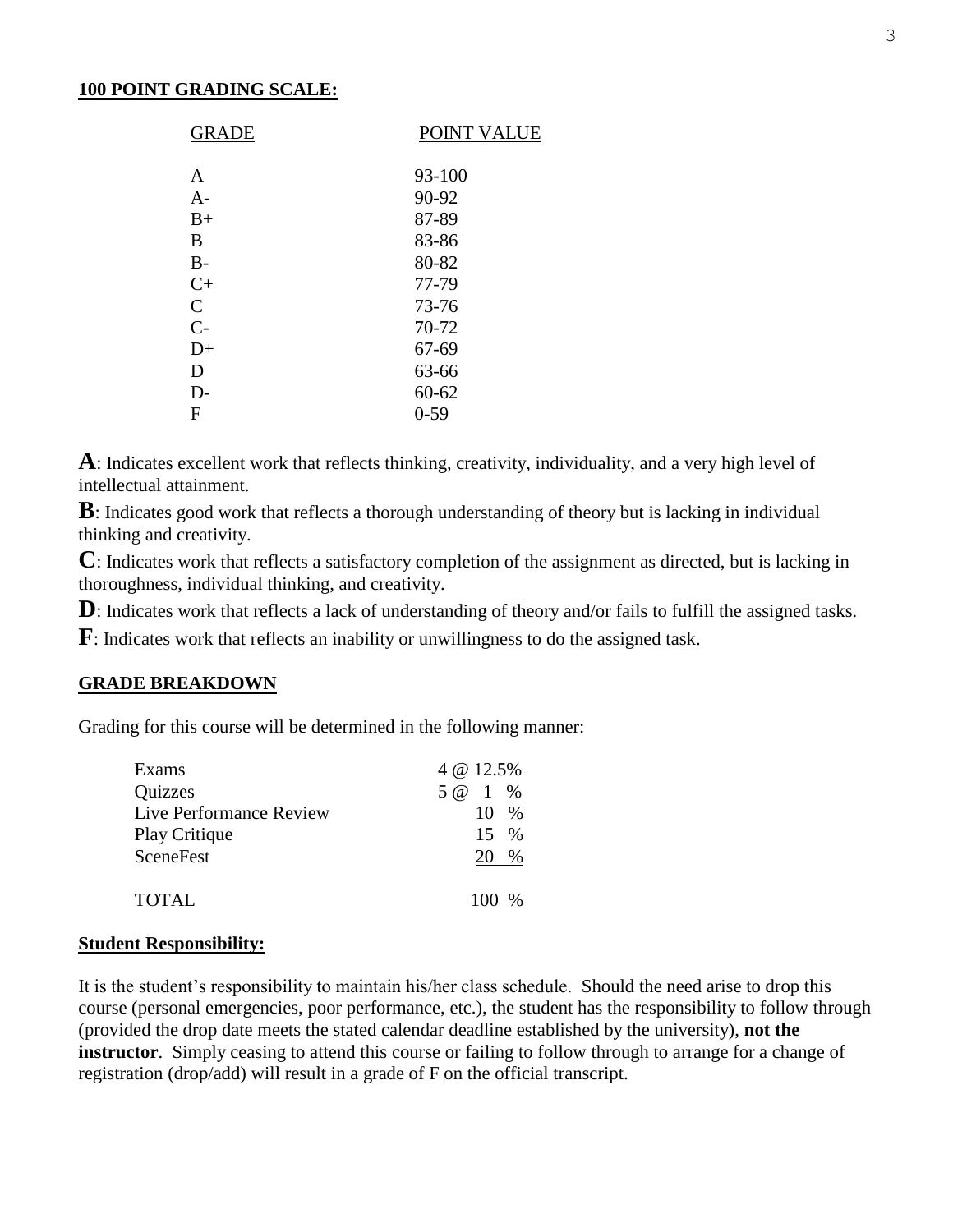# **COURSE SCHEDULE**

12/13 **SceneFest (10:30 – 1:00)**

| <b>Date</b>       | <b>Topic</b>                                                           |                      | <b>Assignment</b>                         |
|-------------------|------------------------------------------------------------------------|----------------------|-------------------------------------------|
| 9/1<br>9/6<br>9/8 | Course orientation and overview<br>What is Theatre?<br>What is a play? |                      | <b>Syllabus</b><br>Chapter 1<br>Chapter 2 |
| 9/13              | The Role of the Critic                                                 |                      | Chapter 16                                |
| 9/15              | The Greeks                                                             |                      | Chapter 3                                 |
| 9/20              | The Greeks                                                             |                      | Chapter 3                                 |
| 9/22              | <b>EXAM#1</b>                                                          |                      |                                           |
| 9/27              | The Actor                                                              |                      | Chapter 12                                |
| 9/29              | The Middle Ages                                                        |                      | Chapter 4                                 |
| 10/4              | The Shakespearean Era                                                  |                      | Chapter 5                                 |
| 10/6              | The Playwright                                                         |                      | Chapter 13                                |
| 10/11             | <b>Hamlet</b>                                                          | <b>Read Hamlet</b>   |                                           |
| 10/13             | EXAMPLE XAM #2                                                         |                      |                                           |
| 10/18             | <b>Much Ado</b>                                                        | <b>Read Much Ado</b> |                                           |
| 10/20             | Discussion of Genre                                                    |                      |                                           |
| 10/25             | <b>Asian Theatre</b>                                                   |                      | Chapter 6                                 |
| 10/27             | <b>Restoration (Royal) Theatre</b>                                     |                      | Chapter 7                                 |
| 11/1              | Designers & Technicians                                                |                      | Chapter 14                                |
| 11/3              | <b>Modern Theatre: Realism</b>                                         |                      | Chapter 8                                 |
| 11/8              | <b>EXAM#3</b>                                                          |                      |                                           |
| 11/10             | Modern Theatre: Antirealism                                            | <b>Read WFG</b>      | Chapter 9                                 |
| 11/15             | The Director                                                           |                      | Chapter 15                                |
| 11/17             | <b>Musical Theatre</b>                                                 | Critique Due         | Chapter 10                                |
| 11/22             | <b>Musical Theatre</b>                                                 |                      | Chapter 10                                |
| 11/29             | <b>Theatre Today</b>                                                   | <b>Review Due</b>    | Chapter 11                                |
| 12/1              | <b>Theatre Today</b>                                                   |                      |                                           |
| 12/6              | <b>SceneFest Tech</b>                                                  |                      |                                           |
| 12/8              | <b>EXAM#4</b>                                                          |                      |                                           |
|                   |                                                                        |                      |                                           |

4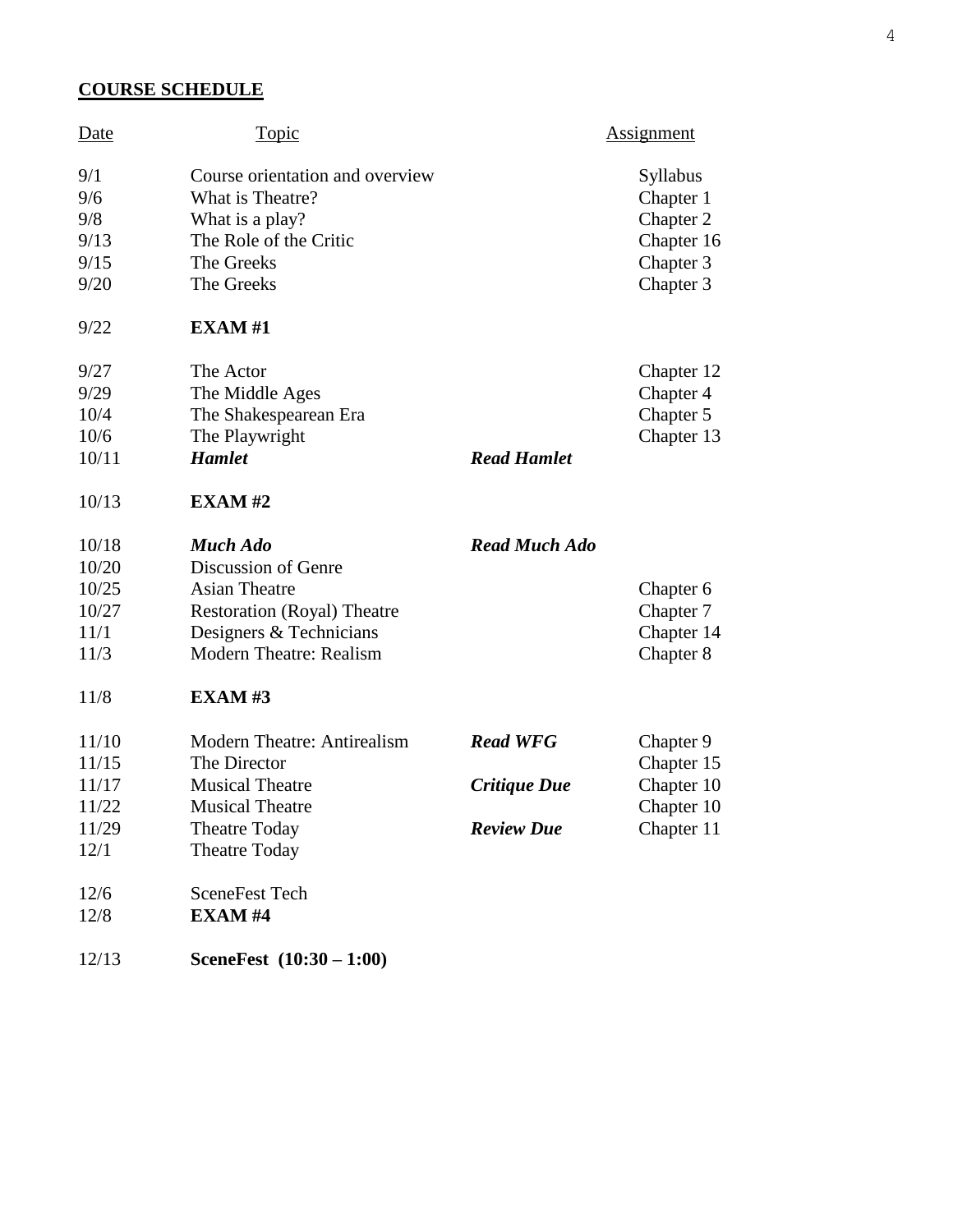# **Sample Review**

Spit flew freely, vocal chords strained, and veins stood out on the actors' necks as they skillfully delivered the demanding text, but the inner life seemed lacking at Wednesday night's performance of Edward Albee's *Who's Afraid of Virginia Woolf*, at the San Diego Repertory's Lyceum Stage.

Albee's first great success, *Woolf*, debuted in 1962, changing the face of American theatre. A psychologically compelling tale of alcohol-saturated disillusionment and dysfunction in the middle-American family, the play has often elicited adjectives such as "gut-wrenching," "excoriating," "shattering," and "stunning;" however, the adjective that perhaps best describes the Rep's current production of *Woolf* is . . . competent.

Ellen Crawford, Mike Genovese, Peter Friedrich, and Carla Harting who play (respectively) Martha, George, Nick, and Honey, are competent, capable, skillful, even proficient in their presentation of the material. Their diction is excellent, volume is never a problem in the cramped-feeling Lyceum black-box space; the pace seems to be what the play demands, but in the end one is left oddly cold by the sum total—not shattered, not drained, not really even thoughtful, but . . . what is a fitting description . . . entertained? Perhaps it is that a generation has passed and what was once shocking is now passé; or perhaps we as an audience are desensitized by the radical familial dysfunction that defines our current culture. But what is more likely is that Todd Salovey's by-the-numbers direction created a mild disconnect, a barrier between the actors' skilled recitation of the text and the inner life that must be present to give it the power that lies dormant in Albee's written word.

Three of the four performers (Crawford, Genovese, and Friedrich) suffer most from this malaise of competence. Their mouths, faces, and bodies go through the proper motions; they portray anger at the necessary moments, they yell when the scene calls for it; they are "hitting